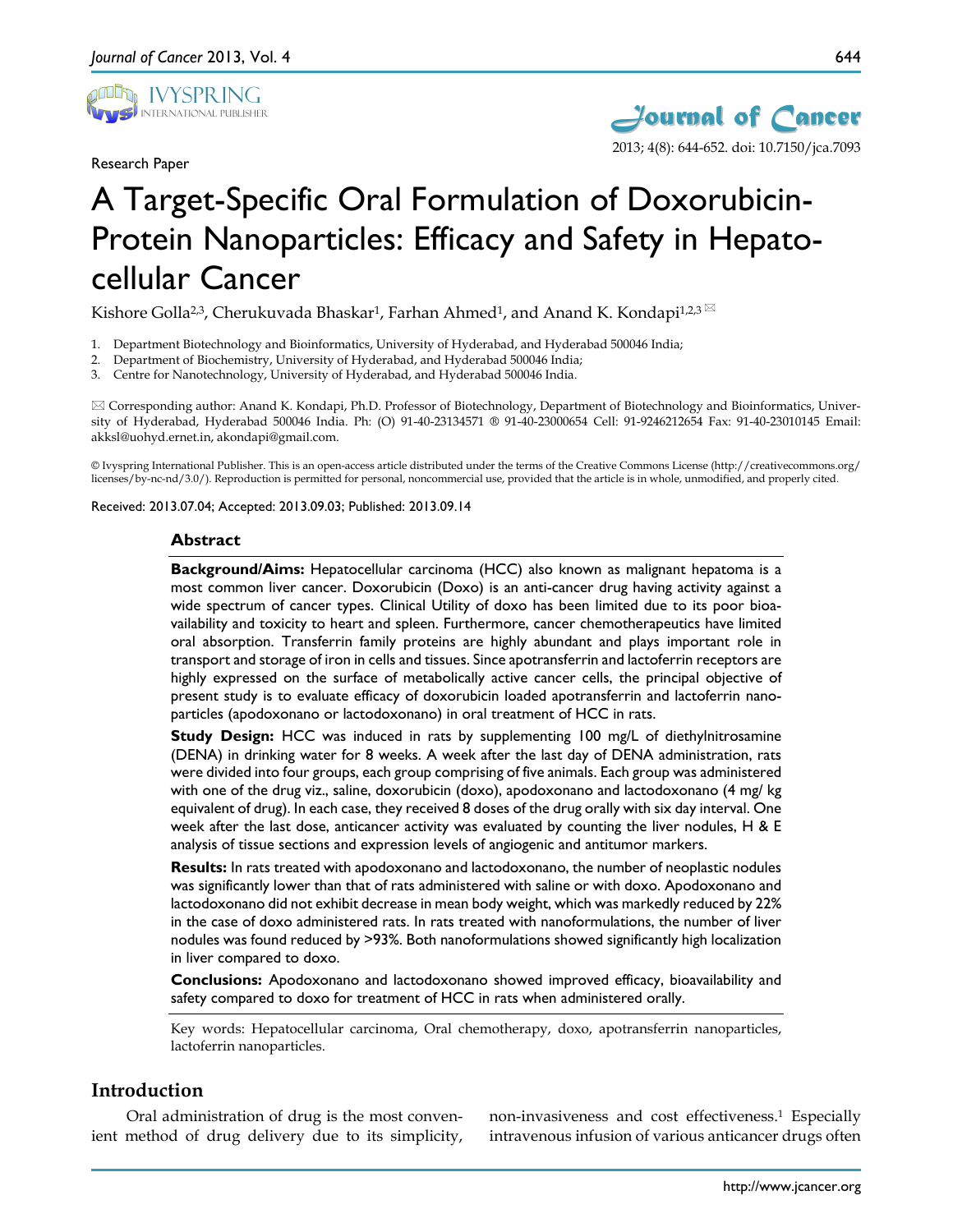lead to initial rapid increase, followed by sharp decline of concentrations below their therapeutic level leading to increased drug resistance. A prolonged exposure of drug at modest concentrations would be more beneficial than quick initial burst.2 This can be achieved by oral chemotherapy which can maintain optimal concentration levels of drug and provides prolonged exposure of the targeted organ to the drug which in turn will increase the efficacy.<sup>3, 4</sup> But the major hindrance for this modality is the poor bioavailability due to the limited absorption of drug into the circulation through the intestinal epithelium and efflux transporters.5 So to achieve the best advantages of oral chemotherapy, the encapsulation of drug in a carrier molecule is necessary to ensure protection against *in vivo* degradation, reduction of toxic side effects, decrease in repeated bolus injections, favourable pharmacokinetics and sustainable release. Natural biopolymers are the best vehicles for development of such carrier molecules in sustainable drug delivery systems.<sup>6</sup>

Doxo, an anthracyclin antibiotic, despite of its side-effects, is known for its efficacy and has become an indispensable molecule.7, 8 Since doxo shows very low oral bioavailability  $(\sim 5\%)$  due to the low permeability, acid hydrolysis in stomach and susceptibility to cytochrome P450,9, 10 it is available in the market as injectables namely Adriamycin, Rubex and Doxil etc. and these intravenous formulations are often fraught with cardiotoxicity. There has been an outstanding progress in the use of novel nanocarriers for the oral application among which biodegradable ones are the most widely employed for the delivery of anticancer drugs since they yield higher therapeutic efficacy with less adverse effects.11 Results of our previous investigation12 using nanoformulations of the doxo with two natural proteins namely, apotransferrin and lactoferrin in the treatment of hepatocellular carcinoma by intravenous administration showed a higher efficacy and pharmacokinetic profile of these nanoformulations with least cardiotoxicity.12 Recently we have evaluated the biocompatibility and absorption profile of the same formulations when delivered orally.13 In the present study we report the efficacy of the nanoformulations against HCC when administered orally in rats. Results showed better performance of apodoxonano and lactodoxonano compared to doxo in terms of efficacy, tissue localization and safety.

# **Materials and Methods**

# **Materials**

Human blood was collected from healthy volunteers as per approval of Institutional Ethics Committee, University of Hyderabad. Apotransferrin was purified from human blood following the method of Cohn *et al.*<sup>14</sup> Doxo was a pharmaceutical preparation by Biochem Pharmaceutical Industries, Pune, India. Lactoferrin was purified from bovine milk as reported earlier.15 All the other reagents, biochemical analysis kits and biochemicals were of analytical and molecular biological grade.

# Animals

All the Animal experiments were conducted as per approval of Institutional Animal ethics committee, University of Hyderabad. Wistar rats (Age: 6-8 months, Weight: 0.155-0.175 kg) were maintained in the University animal house and acclimatized for 7 days before the start of the experiment. Rats were randomly divided into four groups, each group comprising five animals.

# **Methods**

#### Purification of Lactoferrin

In brief, fat in the cow milk was removed through centrifugation at 8000 rpm/ 10 min/ 4°C and diluted with 0.05M Tris–HCl (pH 8.0). CM-Sephadex was added to it  $(7 \text{ g/l})$  and stirred slowly using a mechanical stirrer for an hour. When the gel got settled, the milk was decanted. The gel was packed into a column and washed with excess of 0.05M Tris–HCl and buffer containing 0.1M NaCl. The lactoferrin was eluted with 0.25M NaCl buffer. Finally the protein was passed through a Sephadex G-100 column (2 x 100 cm) in 0.05M Tris–HCl (pH 8.0) and loaded on to the SDS–PAGE gel.

### Protein nanoparticle preparation

Apotransferrin nanoparticles were prepared by sol-oil chemistry as described<sup>17</sup> (Indian patent # 1572/CHE/2006).17 Lactoferrin nanoparticles were prepared 12 with some modifications (Indian patent # 4657/CHE/2011 dated 30.12.2011; US/13729214/2012 dt 28 Dec 2012).12

#### Preparation of Protein nanoparticles

Doxorubicin loaded apotransferrin nanoparticles (Apodoxonano): Apotransferrin nanoparticles were prepared by sol-oil chemistry in the protocol described [Indian patent # 1572/CHE/2006; 17].

Doxorubicin loaded lactoferrin nanoparticles (Lactodoxonano): Lactoferrin nanoparticles were prepared based on the method of Krishna et al., 200917 with some modifications [Indian patent appln # 4657/CHE/2011 dated 30.12.2011; US patent appln. #13729214]. 10 mg of lactoferrin was solubilized in 100 µl of phosphate-buffered saline (pH 7.4) (PBS) and slowly mixed with 4 mg of doxo in 100 µl of double distilled water and the mixture was incubated on ice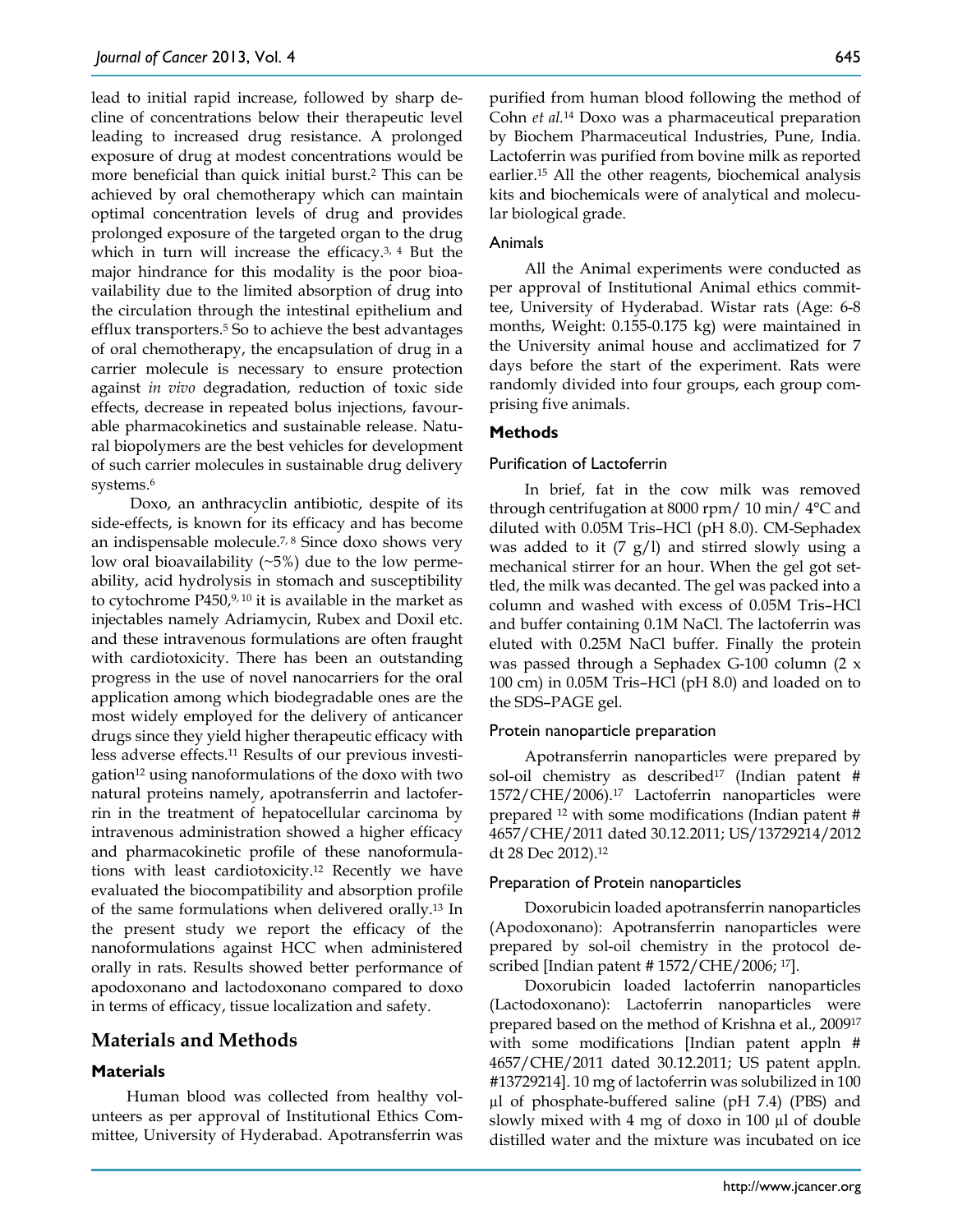for 5 min. The mixture of lactoferrin and doxo was slowly added to 15 ml of olive oil at 4 °C with continuous dispersion by gentle manual vortexing. The nanoparticle formation of lactoferrin-doxorubicin hydrochloride (doxo) in oil phase was initiated by sonication at 50-80% power range and the probe used was a solid titanium tip of 0.375 inch diameter (Cat no 0-120-0009). A 2 second pulse was passed with a gap of 2 seconds between successive pulses for a period of 15 min using ultrasonic homogenizer (Model 300V/T of Bioloics Inc., USA). After sonication, the mixture of the olive oil containing lactoferrin-doxorubicin hydrochloride was immediately frozen in liquid nitrogen at -196 $\degree$ C for 10 min. Then it was kept on ice for 4 hours. The Particles formed were separated by centrifugation at 6000 rpm for 10 minutes. The supernatant was decanted and the pellet containing the nanoparticles of doxorubicin loaded lactoferrin was washed twice using 15 ml of ice cold diethyl ether. The pellets were immediately dispersed thoroughly by manual vortexing in 1 ml of phosphate buffered saline and used for experiments. Particles were characterized using scanning electron microscope (SEM), transmission electron microscope (TEM) and atomic force microscope (AFM) as per manufacturer's manual.

# Rhodamine<sup>123</sup> Conjugation of apotransferrin and lactoferrin

Apotransferrin and lactoferrin were conjugated with Rhodamine<sup>123</sup> using the following protocol<sup>18</sup>. Briefly, 2 mg/ml of Apotransferrin and lactoferrin was dissolved in 0.1M sodium Carbonate buffer of pH 9 separately. Rhodamine123 was added to anhydrous DMSO at 1 mg/ml concentration. To 1ml of protein solution, 50µl of Rhodamine123 solution was added slowly in 5µl aliquots with continuous and gentle stirring. After the addition of Rhodamine123 solution, incubation was carried out in the dark for 8 hrs at 4˚C. 50mM Ammonium chloride was added and incubation was continued for 2 hrs at 4˚C. 0.1% Xylene cyanol and 5% glycerol was added to the mixture and separation of the conjugated apotranferrin and lactoferrin was done by gel filtration using the exclusion limit of 20,000 - 50,000. The eluted conjugates were stored in light proof container. Rhodamine123-conjugated apotransferrin and lactoferrin nanoparticles were directly used for the experiments.

# Competition of the lactoferrin receptor antibodies with the lactoferrin-drug Nanoparticles

Sup T1 (T cell lymphoma) cells were used as representative cancer cells. One million cells were incubated in serum free media for 30 min in a 12 well plate. Rhodamine123 labeled apodoxonano or lactodoxonano (equivalent to 50 µg protein) were added to the cells in the presence and absence of anti-intestinal lactoferrin receptor polyclonal antibody (2 µg/ millions of cells) and incubated for one hour. After incubation, the cells were washed thrice with PBS and observed under Leica laser confocal microscope and fluorescently labelled cells were counted using Partec Flow Cytometer.

# Anticancer activity of nanodoxo and doxo in DENA treated rats

Male Wistar rats (4 - 6 months old; Weight: 0.155-0.175 kg) were housed in cages and kept on a 12 h light/dark cycle. After acclimatization, Hepatocellular carcinoma (HCC) was induced in rats by supplementation of 100 mg/L of diethylnitrosamine (DENA) in drinking water for 8 weeks<sup>19</sup>. The rats  $(6 - 8)$ months old) were randomly divided into 4 groups (5 animals per group) and maintained for one week. After one week of DENA induction, a dose of 4 mg/kg of doxo or doxo equivalent of protein nanoparticles were administered orally with oral canula on 1, 7, 14, 21, 28, 35,42 and 49 days. During the treatment, weight of animals was monitored and the animals were sacrificed at the end of study under sodium pentabarbitrate anaesthesia. Tissues (liver, kidneys, heart and spleen) were collected and blood was drawn by puncturing the heart. Tumour nodules >3 mm in diameter (measured with a digital caliper) were counted on the surface of each lobe of the liver and the variation in the nodule numbers amongst four groups was statistically evaluated. To make neoplastic nodules more evident, further evaluation of tumour growth was performed by fixing the lobes in 10% formalin. The upper and lower surfaces of each fixed lobe, together with a millimeter graded bar were photographed. To avoid uncertainty in the result, the lumps smaller than 2 mm were excluded. The antitumor effect of the formulations was estimated by comparing the number of animals with more than 40 tumour masses in each of the four experimental groups. Formalin fixed lobes were embedded in paraffin and routinely stained with hematoxylin and eo $sin(H&E)$ .

# RNA isolation and semi-quantitative RT-PCR for tumour associated genes<sup>20</sup>

Total RNA was isolated from the frozen liver tissues using Trizol Reagent (Invitrogen, USA) and cDNAs were synthesized from total RNA using oligo-(dT)12-18 as per the manufacturer's protocol (Superscript III First strand synthesis kit, Invitrogen). Now the semi-quantitative polymerase chain reaction was optimized using the primer sets of tumour associated genes. Data was normalized to the expression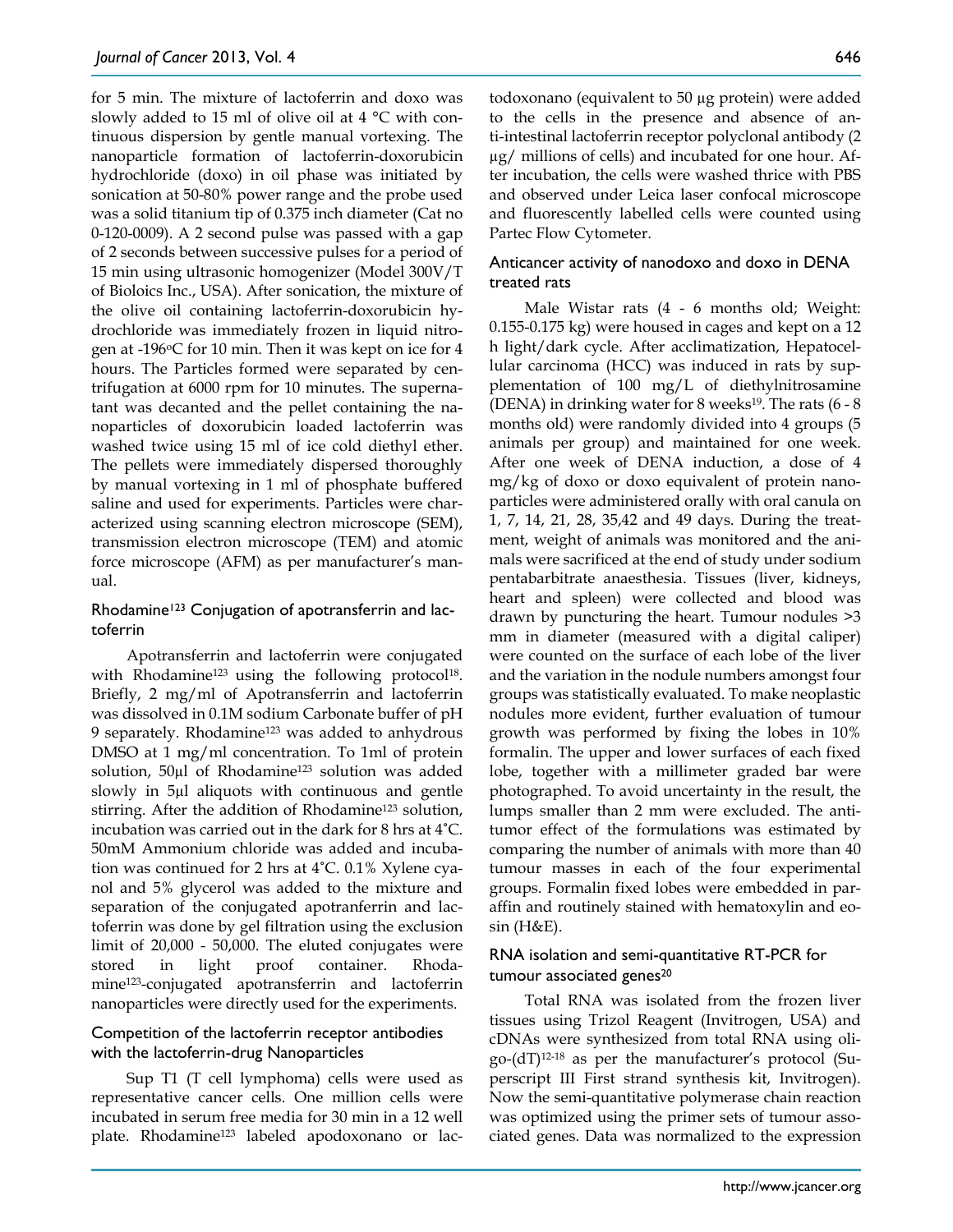of the GAPDH which is used as internal control. The following primers were used: p53: sense CCATGAGCGTTGCTCTGATG, antisense TTATCCGGGTGGAAGGAAATC; p21: sense CCTGTTCCACACAGGAGCAA, antisense GATTGCGATGCGCTCATG; VEGFR1: sense: CGTACCCGCAACGGAGAA, antisense: GCGTCCTCGGCAGTTACATC. RNA isolated from liver of healthy rat was used as a control.

#### Safety analysis of nanoformulations

Safety analysis was carried out to test the toxicity induced in the corresponding organs with biochemical analysis kits manufactured by Qualigens (India) for SGOT, SGPT, BUN (Blood Urea Nitrogen) and creatinine (for liver and kidneys). Cardiotoxicity was measured by lactate dehydrogenase (LDH) using the following protocol.

#### Lactate dehydrogenase assay<sup>21</sup>

The reaction rate was determined by a decrease in absorbance at 340 nm resulting from the oxidation of NADH (Adams et al., 1973). One unit of LDH causes the oxidation of one micromole of NADH per minute at 250C and pH 7.3, under the specified conditions. After Initialization and equilibration, blank rate was established. 300 ml of serum was added to 2.5 ml of 0.2M Tris\_HCl (pH 7.3), 0.1 ml of 6.6mM NADH and 0.1 ml of 30mM sodium pyruvate to record A340/min from initial linear portion.

#### **Statistical Analysis**

All studies in vitro were carried out in triplicate for each of the experimental groups. Results are presented in terms of mean and standard deviation. The significance of differences between treatments was analyzed by one-way ANOVA with age and treatment as factors using Sigma Stat. The level of statistical significance (P) was set at  $P < 0.05$ .

# **Results**

# **Receptor mediated entry of protein nanoparticles**

The entry of doxo loaded nanoparticles through receptor mediated endocytosis was analysed. First the cells were pretreated with apotransferrin and lactoferrin receptor antibodies. Then the cells were mixed with nanoformulations of both proteins where apotransferrin and lactoferrin were tagged with rhodamine123 which emits green fluorescence, in contrast to doxo which emits intrinsic red fluorescence. Flow Cytometry analysis showed an increase in the number of fluorescent cells when treated with nanoformulations alone, while it got reduced when the cells were preincubated with receptor antibodies. The result was

confirmed using confocal microscopy (Supplementary Figure 1).

#### **Treatment of hepatocellular carcinoma**

HCC was induced by oral administration of DENA and was found evident through the formation of nodules on liver tissue and also from the cancerous cellular growth profile in liver histochemical sections (Fig 1A). In the case of rats treated with doxo, the nodule formation was found relatively reduced though some cancerous growth was still evident in liver sections (Fig 1B, 2B). In contrast, in the group treated with apodoxonano or lactodoxonano the nodules in the liver were significantly reduced suggesting highest inhibition of HCC when doxo loaded nanoformulations were employed (Fig 2B). This is further confirmed by histochemical analysis, where the liver tissue sections showed normal cellular morphology (Fig 1C, 1D). The above observations suggest that the protein nanoparticle formulations of apotransferrin and lactoferrin are highly effective when compared to soluble doxo.

# **Efficacy of nanoformulations**

HCC bearing rat showed an increase in mean body weight (MBW), which gets drastically reduced when treated with doxo indicating the severe side effects exerted by the drug (Fig 2A). Whereas in the case of treatment with apodoxonano and lactodoxonano, the MBW of animals was significantly restored (Fig 2A) with a slight decrease in weight due to cancer inhibition. Thus the nanoparticle encapsulation has reduced the doxo-treatment associated weight loss demonstrating decreased side effects

Concentration of doxo during the treatment was estimated in the tissue homogenate prepared from liver, kidney, heart, spleen of treated rat. The results shown in Fig 2C indicate that high levels of doxo are present in liver, while the levels were significantly lower in kidney, heart and spleen when administered through apodoxonano and lactodoxonano. Since the liver is the site of action, the presence of higher drug levels in it when administered through apodoxonano and lactodoxonano would help in enhancing the efficacy of treatment.

# **Semi-quantitative RT-PCR analysis of Tumor associated genes**

The major proteins that play a vital role in controlling the cancer namely, p53 and p21 are over expressed under tumor suppressing conditions. The levels of p53 and p21 were analysed in treated rats and the results shown in Fig 3 indicate that though the levels are significantly elevated in rats treated with doxo, the rats treated with apodoxonano and lactodoxonano showed highest up regulation. To con-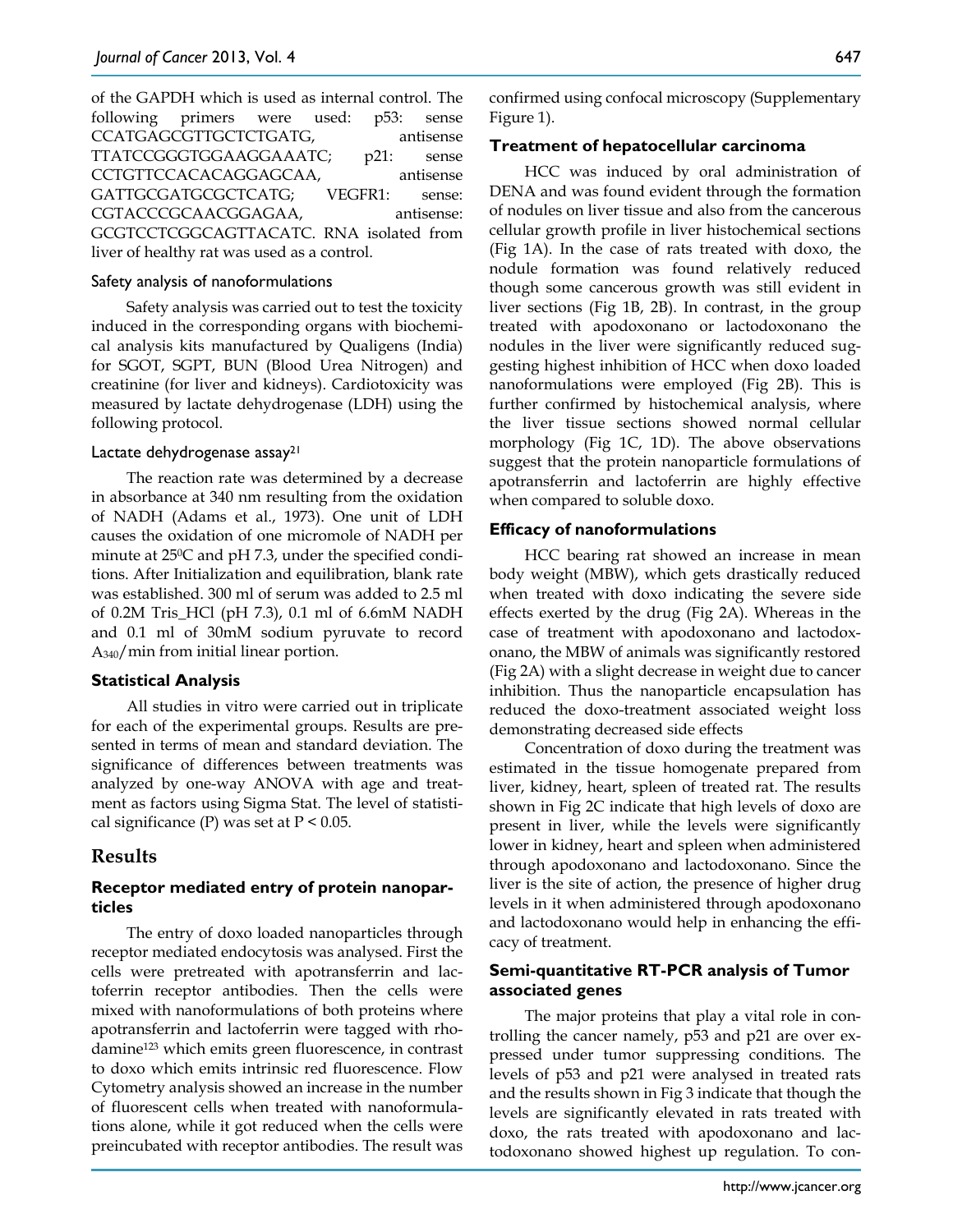firm the results, vascular development around the cancer tissue was analyzed by monitoring VEGFR expression. VEGFR levels enhanced with progression of cancer and thus serve as strong indicator of disease progression. Results show that VEGFR levels got significantly down regulated in apodoxonano and lactodoxonano treated rats and this reduction is higher when compared to doxo treatment (Fig 3). These results point out that apodoxonano and lactodoxonano enhance tumour suppressing milieu and efficiently block vasculature around the cancer tissue efficiently through targeted localization of drug.

#### **Expression profile of tumour associated and apoptotic markers**

The protein levels of p53 and VEGFR exhibited profiles very similar to that of their RNA levels, thus corroborating the efficacy of nanoformulations used. This is further confirmed through the observation of an increased expression of an apoptotic marker, cleaved caspase-3 during the treatment with nanoparticles indicating the highest rate of apoptosis when treatment is carried out with nanoformulations (Fig 4).

#### **Safety profile**

Non-specific toxicities of nanoformulations were analysed in tissue homogenate of treated rat using specific-markers. After absorption from the GI tract the carrier molecule enters the liver and gets excreted through kidney. Here the safety analysis for the kidney was done by estimating the parmeters Creatinine and Blood Urea Nitrogen (BUN). Significant increase in Creatinine levels and poor elimination of BUN indicates the kidney damage which in the present study is evident in doxo treated rats (Fig 5A). But in the case of the rats treated with nanoformulations the safety parameters clearly indicated a significant reduction in the extent of damage. Liver damage was analysed by estimating the levels of SGOT and SGPT which were found increased in case of doxo treatment and reduced substantially, when treated with nanoformulations (Fig 5B). Heart toxicity which is a major complication in doxo treatment was measured by LDH level. LDH levels were found significantly elevated in doxo treated group, whereas these levels remained minimal in the animals treated with nanoformulations similar to that of the group treated with saline (Fig 5C).



**Fig 1.** Induction and treatment of HCC: HCC was induced by adding 100 mg/L of DENA in drinking water for eight weeks. The animals received 4 mg/kg of drug equivalent of apodoxonano, lactodoxonano and Doxo through oral administration on 1, 7, 14, 21, 28, 35, 42, 49 day. Panel A shows untreated liver with maximum number of nodules which were reduced to some extent when treated with doxo (panel B). HCC was significantly reduced when treated with Apodoxonano (Panel C) and Lactodoxonano (Panel D), which is indicated by the decrease in the number of nodules. Lower panel shows H & E analysis of liver nodules along with treatments.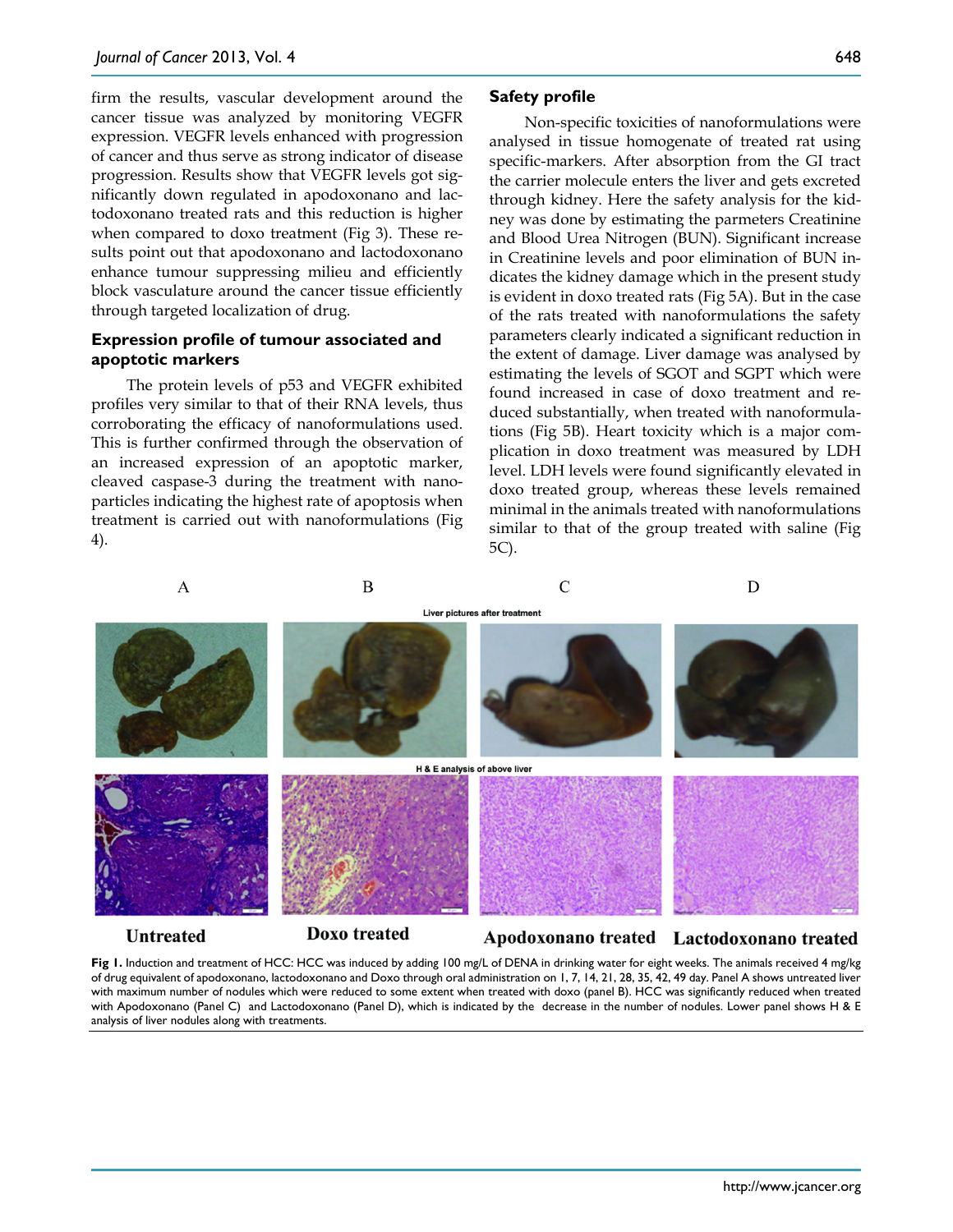

Fig 2. Efficacy of nanoformulations: Panel -A shows that the body weights of rats were decreased significantly when treated with doxo and gets increased in saline injected ones. When treated with nanoformulations, a slight increase in body weight was observed. Panel-B shows tumour nodules on the surface of liver were reduced to a large extent when treated with apodoxonano and lactodoxonano, as against Doxo and untreated rats (control). Panel C: After treatment, animals were sacrificed to collect the organs for the estimation of doxo in them. Here the highest levels were found only in the liver of rats treated with nanoformulations due to their targeted delivery.



Fig 3. Expression profile of tumor associated genes: Semiquantitative analysis of markers indicated the tumour burden was greatly reduced during lactodoxonano and apodoxonano treatment when compared to doxo. The over expression of the major tumour suppressor genes namely p53 and p21 and the reduced vasculature due to decreased levels of VEGFR during apodoxonano and lactodoxonano treatment corroborates the efficacy of nanoformulations.



Fig 4. Expression levels of tumour associated and apoptotic markers: Increased Protein levels of p53 and decreased protein levels of VEGFR during the treatment with nanofrmulations showed significant correlation with their RNA counterparts confirming the results of efficacy. The protein level of Cleaved caspase-3, which is an indispensable marker for apoptosis also showed highest levels during the treatment with nanoformulations indicating the maximum rate of apoptosis in these cells. In this study, Beta actin is used as an internal control.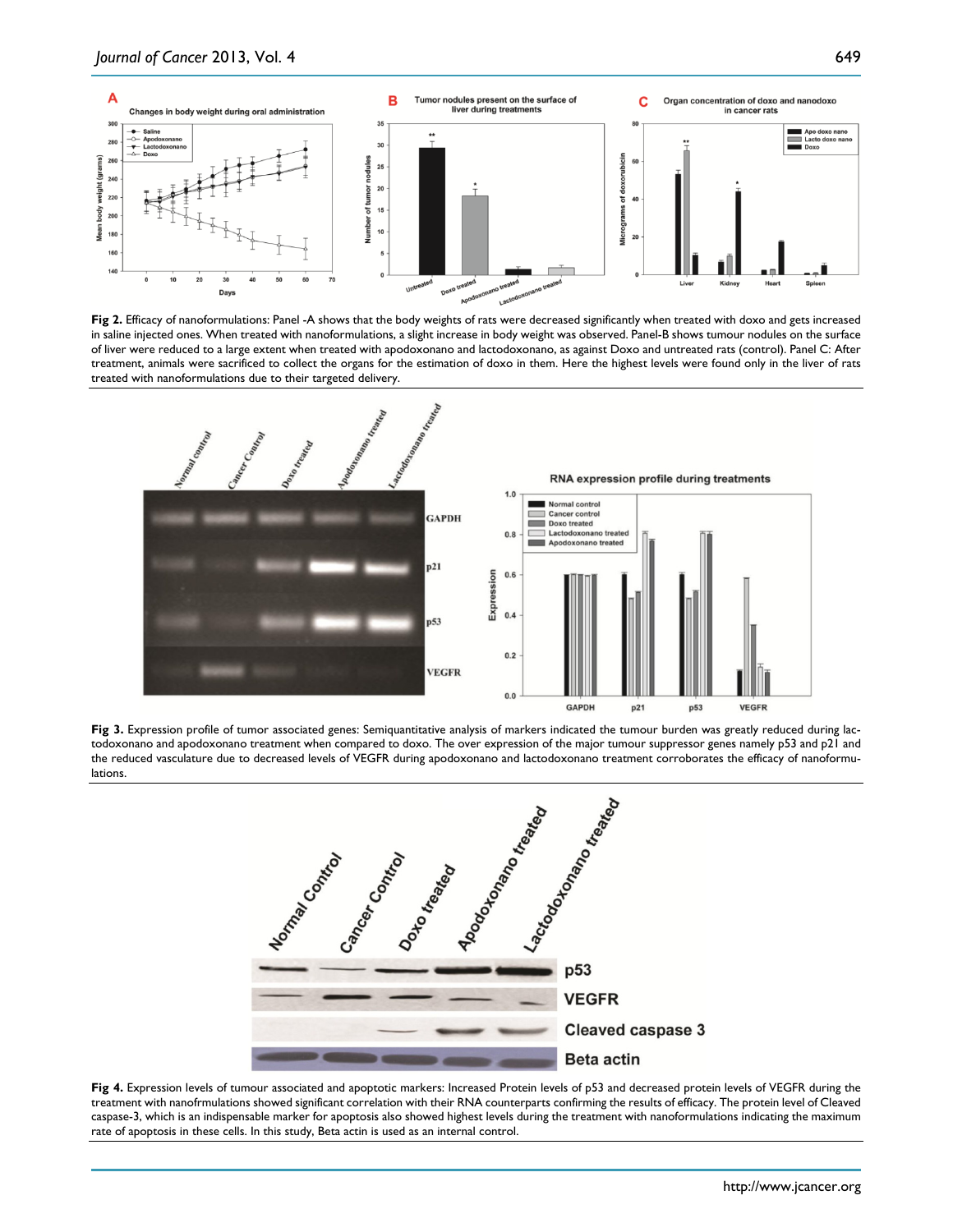

**Fig 5.** Safety analysis in cancer treated rats: After the oral administration of lactodoxonano, apodoxonano and doxo, Heart toxicity was measured in terms of LDH profile, which showed minimal expression when treated with nanoformulatios similar to the control but gets increased during doxo treatment. Kidney toxicity was evaluated by the levels of Creatinine, Blood Urea Nitrogen, whereas the Liver toxicity was estimated in terms of SGOT and SGPT levels. The level of these 4 markers also followed the same pattern as that of LDH where they showed minimal levels when treated with nanoformulations as opposed to doxo.

# **Discussion**

For treatment of a wide spectrum of cancers, oral delivery is the most preferred route of drug administration but becomes the toughest because of various barriers encountered by the drug in reaching its target organ. Secondly, since the doxo is the substrate of P-gp efflux pump, various inhibitors like Myricetin, Quercetin and Cyclosporin A22, 23 were generally employed to escape from the drug efflux pathways in the intestine, kidney and liver. But major limiting factors in the usage of these inhibitors are the adverse effects like the suppression of immune system which prevent their usage in combination with the anti-cancer drugs.24 So nanoparticle formulation has now become the most preferred strategy to increase the bioavailability of drugs when delivered orally. Studies on the polystyrene latex has shown that maximum uptake of the particles is possible when their diameter is in between 50-100 nm.25 Several formulations including hydrogels, dendrimers, liposomes etc, which were made up of various biodegradable polymers like PEG, PLGA, PAMAM, PAA etc., were tried to improve oral bioavailbility of doxo. 26-29

Among the biodegradable polymers, natural ones are the best candidates for the sustainable delivery systems.30 Apotransferrin and lactoferrin were reported as delivery vehicles since the receptors for these proteins were known to be over expressed on various types of cancers.19, 31 In the recent past, proteins have become indispensable for the diagnosis and treatment of many diseases due to their nontoxic, non-immunogenic, biocompatible and biodegradable nature. They provide good pharmacokinetics and better cancer tissue accumulation. Protein nanoparticulate systems are gaining importance due to their modifiable functionalities and potential applications.32-40

We previously reported the efficacy, bioavailability and pharmacokinetic profile of the nanoformulations of doxo with the above two proteins when delivered intravenously.12 Recently it was also shown that these nanoformulations were absorbed more efficiently through the small intestine when delivered orally and the stability of these formulations was reported to be better in the presence of simulated fluids.13 More over these formulations appear to be safer and do not lead to any toxic side effects.

In the present study, the efficacy and safety of the apodoxonano and lactodoxonano was shown where 4mg/kg of doxo was used against the 2 mg/kg of intravenous formulation that was employed previously.12 To maintain the efficacy, the number of doses were increased to eight. Thus, the efficacy of the oral formulations were maintained on par with the intravenous formulation as is evident from the number of nodules observed on the treated liver samples and also the mean body weight. The highest amount of doxo was found to be present in the liver when delivered through these nanoformulations, which points out to the efficient delivery of drug to the target tissue. The safety profile of the formulations in the treated rats was found to be similar to that of untreated rats. The efficacy of drug in nanoformulation was confirmed by the semi-quantitative analysis of molecular markers which showed significant enhancement in the expression of the tumor suppressor genes p53 and p21 indicating the rate of tumor suppression. This is further supported by the observed down regulation of VEGFR expression which is an indicator of decreased vasculature around the tumor. While the results of the studies on small animals like rats are encouraging, further studies need to be undertaken particularly in determining dosages in human studies. One of the major concerns is the oral absorption of the drug when delivered with nanopar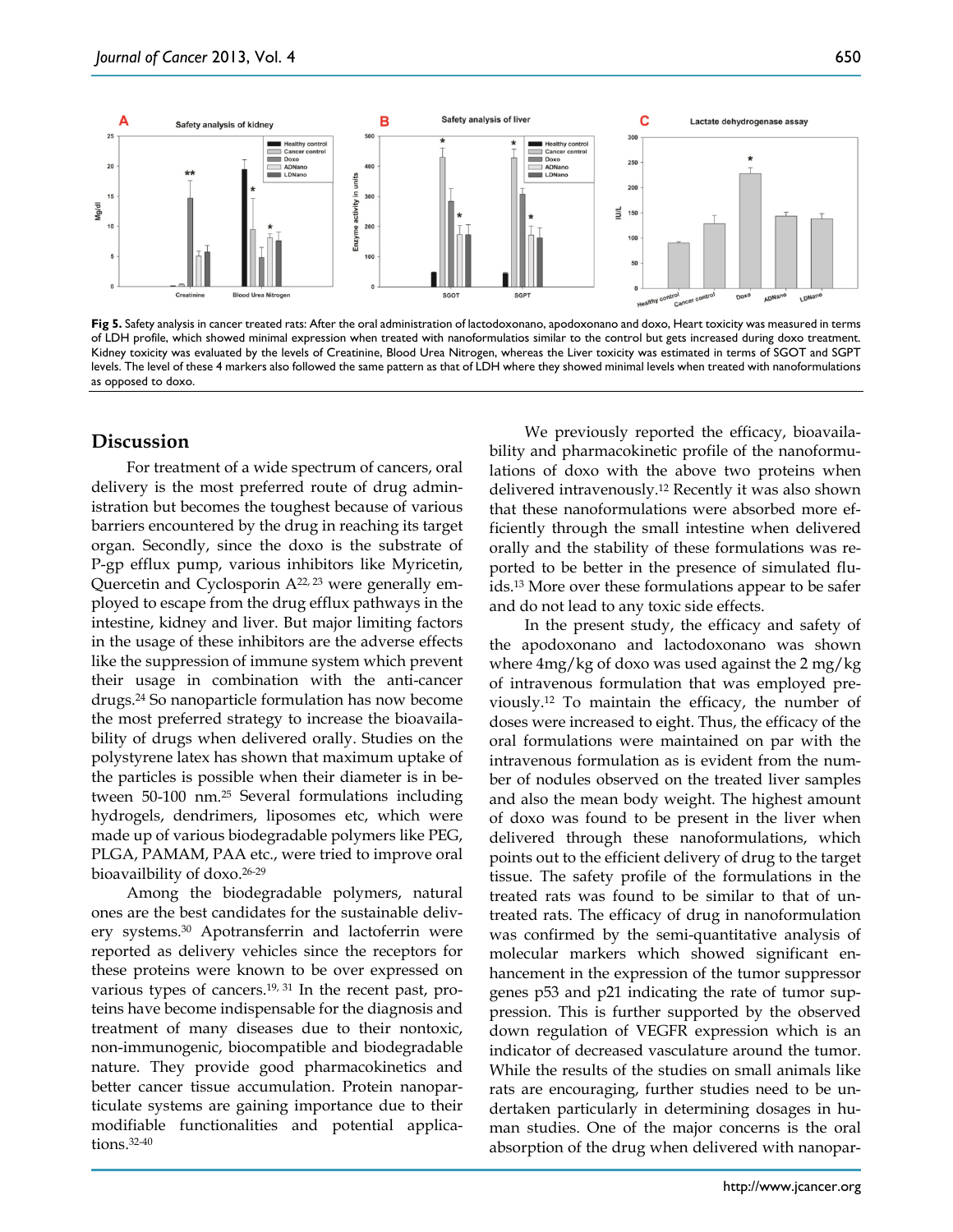ticle carriers in humans. Mouse, rat, sheep etc can absorb nanoparticles efficiently but the relevance of these studies and extrapolation of the data to humans remains unaddressed.41 Secondly, the dosage used in the present formulations is very less compared to the various formulations which range from 7.5- 12.5mg/kg body weight as reported in the literature. Furthermore, the extrapolation of the dose to humans is not possible because small animals eliminate drugs much faster than large mammals.42-44

# **Conclusions**

The data indicates that the apodoxonano and lactodoxonano increased the anti-neoplastic efficacy of doxo in HCC rats. Delivery of doxo through apotransferrin and lactoferrin nanoformulation enhances the efficacy and bioavailability of doxo in a target-specific manner, and hence it is an effective and safer oral drug delivery approach.

#### **Abbreviations**

HCC: hepatocellular carcinoma; DENA: diethylnitrosamine; apodoxonano: doxorubicin loaded apotransferrin nanoparticles; lactodoxonano:doxorubicin loaded lactoferrin nanoparticles; doxo: doxorubicin; Tris:trisaminomethane; HCl: Hydrochloride; CM: Carboxymethyl; NaCl: Sodium chloride; SDS–PAGE: sodium dodecylsulphate – polyacrylamide gel electrophoresis; RT-PCR: real time polymerase chain reaction; GAPDH: Glyceraldehyde 3-phosphate dehydrogenase; p53: tumor suppressor protein 53; p21: Cyclin-dependent kinase inhibitor 1A; VEGFR1:Vascular endothelial growth factor receptor 1; SGOT: Serum glutamic oxaloacetic transaminase; SGPT: serum glutamic pyruvic transaminase; BUN: blood urea nitrogen; LDH: lactate dehydrogenase; NADH: Nicotinamide adenine dinucleotide; ANOVA: Analysis of variance; MBW: mean body weight; GI: gastrointestinal; PEG:Polyethylene glycol; PLGA: Poly(lactic-co-glycolic acid); PAMAM: Poly(amido amine); PAA: poly(acrylic acid).

#### **Supplementary Material**

Supplementary Figure 1 [http://www.jcancer.org/v04p0644s1.pdf]

#### **Acknowledgements**

We thank M. Nalini, Confocal Microscope facility, UoH for performing Confocal Microscopy.

#### **Financial support**

This work is supported by the research projects funding by Department of Biotechnology and Department of Science and Technology, Government of India. GK is a CSIR SRF.

**Competing Interests**

The authors have declared that no competing interest exists.

#### **References**

- 1. Varma MVS, Khandavilli S, Ashokraj Y, et al. Biopharmaceutic classification system: a scientific framework for pharmacokinetic optimization in drug research. Curr. Drug Metab 2004; 5 (5): 375-388.
- Feng SS, and Chien S. Chemotherapeutic engineering: application and further development of chemical engineering principles for chemotherapy of cancer and other diseases. Chem. Eng. Sci 2003; 58:4087-4114.
- 3. Zhang Z and Feng SS. Nanoparticles of poly (lactide)/vitamin E TPGS copolymer for cancer chemotherapy: synthesis, formulation, characterization and in vitro drug release. Biomaterials 2006; 27:262-270.
- 4. Dong Y and Feng SS. Poly (D,L-lactide-co-glycolide)/montmorillonite nanoparticles for oral delivery of anticancer drugs. Biomaterials 2005; 26:6068-6076.
- 5. Bellamy WT. P-glycoproteins and multidrug resistance. Annual Rev. Pharmacol. Toxicol 1996;36:161-183.
- 6. Oh JK, Lee DI, Park JM. Biopolymer-based microgels/nanogels for drug delivery applications. Progress in Polymer Science 2009; 34:1261-1282.
- 7. Ryberg M, Nielsen D, Skovsgaard T, et al. Pirubicin cardiotoxicity: an analysis of 469 patients with metastatic breast cancer. J. Clin. Oncol 1998; 16:3502-3508.
- 8. Gonsette RE. A comparison of the benefits of mitoxantrone and other recent therapeutic approaches in multiple sclerosis. Expert Opin. Pharmacother 2004; 5:747-765.
- 9. Beijnen JH, Van der Houwen O, Underberg WJM. Aspects of the degradation kinetics of doxorubicin in aqueous solution. Int. J. Pharm 1986;32: 123-131.
- 10. Jain AK, Swarnakar NK, Das M, et al. Augmented anticancer efficacy of doxorubicin loaded polymeric nanoparticles after oral administration in breast cancer induced animal model. Mol. Pharmaceutics 2011;8 (4): 1140-1151.
- 11. Italia JL, Bhatt DK, Bhardwaj V, et al. PLGA nanoparticles for oral delivery of cyclosporine: nephrotoxicity and pharmacokinetic studies in comparison to Sandimmune Neoral®. J. Control. Release 2007; 119:197-206.
- 12. Golla K, Cherukuvada B, Ahmed F, et al. Efficacy, safety and anticancer activity of protein nanoparticle-based delivery of doxorubicin through intravenous administration in rats. PLoS One 2012;7(12):e51960.
- 13. Golla K, Reddy PS, Bhaskar C, et al. Biocompatibility, absorption and safety of protein nanoparticle-based delivery of doxorubicin through oral administration in rats. Drug Deliv 2013;20(3-4):156-67.
- 14. Cohn EJ, Strong LE, Hughes WL, et al. Preparation and Properties of Serum and Plasma Proteins. IV. A System for the Separation into Fractions of the Protein and Lipoprotein Components of Biological Tissues and Fluids. J. Am. Chem. Soc 1964; 68:459-475.
- 15. Sharma AK, Paramasivam M, Srinivasan A, et al. Three-dimensional structure of mare diferriclactoferrin at 2.6Aresolution. J. Mol. Biol 1999; 289: 303-317.
- 16. Reddy LH, Meda N, Murthy RR. Rapid and sensitive HPLC method for the estimation of doxorubicin in dog blood–the silver nitrate artifact. Acta Pharm 2005;55: 81-91.
- 17. Krishna ADS, Mandraju RK, Kishore G, et al. An Efficient Targeted Drug Delivery through Apotransferrin Loaded Nanoparticles. PLoS ONE 2009; 4(10): e7240.
- 18. McDonagh PF, Williams SK. The preparation and use of fluorescent-protein conjugates for microvascular research. Microvasc Res. 1984;27(1):14-27
- 19. Fiume L, Bolondi L, Busi C, Chieco P, Kratz F, et al. Doxorubicin coupled to lactosaminated albumin inhibits the growth of hepatocellularcarcinomas induced in rats by diethylnitrosamine. J Hepatol 2005; 43: 645-52.
- 20. Borbath I, Leclercq IA, Sempoux C, et al. Efficacy of lanreotide in preventing the occurrence of chemically induced hepatocellular carcinoma in rats. ChemBiol Interact 2010; 183:238-48.
- 21. Adams M, Buehner M, Chandrasekhar K, et al. Structure-Function Relationships in Lactate Dehydrogenase. ProcNatlAcadSci. 1973; 70: 1968.
- 22. Choi SJ, Shin SC, Choi JS. Effects of myricetin on the bioavailability of doxorubicin for oral drug delivery in rats: possible role of CYP3A4 and